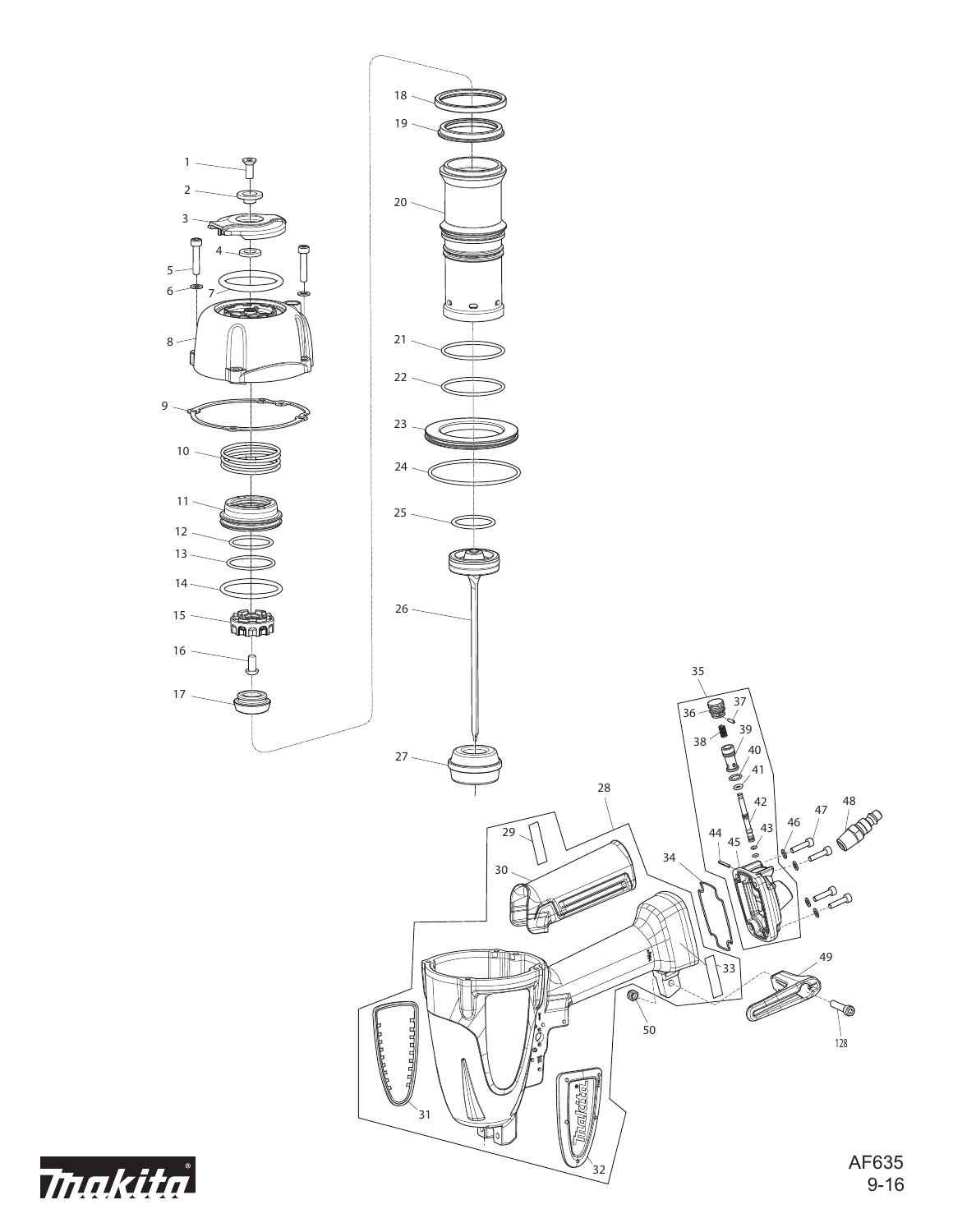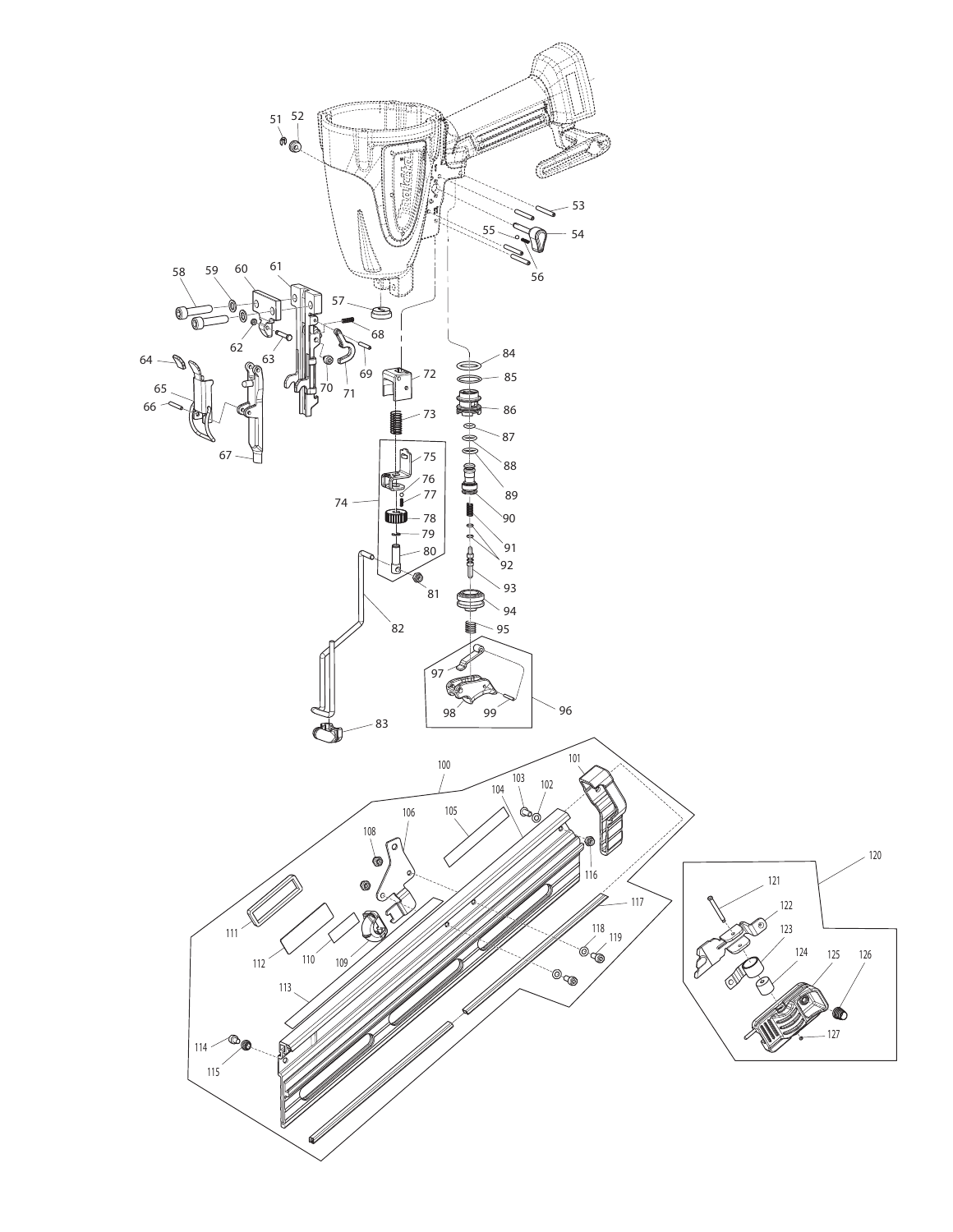## **Model AF635 Parts List**

A = Standard Equipment = Circuit Diagram

| Item# | Part#           | Description                         | Q'ty Unit           |
|-------|-----------------|-------------------------------------|---------------------|
| 001   | HY00000655      | HEX . SOCKET C.S. HEAD SCREW M6X20  | 1                   |
| 002   | HY00000522      | <b>SLEEVE 6</b>                     | 1                   |
| 003   | HY00000454      | <b>EXHAUST COVER</b>                | 1                   |
| 004   | HY00000627      | <b>RUBBER RING 10</b>               | 1                   |
| 005   | HY00000075      | HEX. SOCKET HEAD BOLT M5X30         | 5 PC.               |
| 006   | HY00000160      | <b>FLAT WASHER 5</b>                | 4 PC.               |
| 007   | HY00000523      | <b>FILTER</b>                       | 1                   |
| 008   | HY00000450      | <b>TOP CAP</b>                      | 1                   |
| 009   | HY00000449      | <b>TOP CAP GASCKET</b>              | 1                   |
| 010   | HY00000456      | <b>COMPRESSION SPRING 44</b>        | 1                   |
| 011   | HY00000453      | <b>HEAD VALVE</b>                   | 1                   |
| 012   | HY00000409      | O RING 30.5                         | 1                   |
| 013   | HY00000141      | O-RING 45                           | 1 PC.               |
| 014   | HY00000020      | O-RING 36                           | 1 PC.               |
| 015   | HY00000455      | <b>HEAD VALVE GUIDE</b>             | 1                   |
| 016   | HY00000677      | HEX. SOCKET BUTTON HEAD SCREW M6X12 | 1                   |
| 017   | HY00000517      | <b>REAR CUSHION</b>                 | 1                   |
| 018   | HY00000451      | <b>VALVE SHEET GUIDE</b>            | 1                   |
| 019   | HY00000452      | <b>VALVE SHEET</b>                  | 1                   |
| 020   | HY00000601      | <b>CYLINDER</b>                     | 1                   |
| 021   | HY00000405      | O RING 48                           | 1                   |
| 022   | HY00000402      | O RING 44                           | 1                   |
| 023   | HY00000448      | <b>CYLINDER SEPARATER</b>           | 1                   |
| 024   | HY00000412      | O RING 72                           | 1                   |
| 025   | HY00000139      | O-RING 35                           | PC.<br>1            |
| 026   | HY00000550      | DRIVER BLSDE ASSEMBLY               | 1                   |
| 027   | HY00000457      | <b>FRONT CUSHION</b>                | 1                   |
| 028   | HY00000641      | <b>HOUSING ASSEMBLY</b>             | 1                   |
|       | D <sub>10</sub> | INC. 29-33                          |                     |
| 029   | HY00000587      | <b>NAME PLATE</b>                   | 1                   |
| 030   | HY00000557      | <b>GRIP</b>                         | 1                   |
| 031   | HY00000427      | <b>HOUSING BUMPERR</b>              |                     |
| 032   | HY00000426      | <b>HOUSING BUMPER L</b>             | 1                   |
| 033   | HY00000105      | <b>CAUTION LABEL</b>                | PC.<br>1            |
| 034   | HY00000580      | <b>SEAL RING</b>                    | 1                   |
| 035   | HY00000495      | <b>BLOWER ASSEMBLY</b>              | 1                   |
|       | D <sub>10</sub> | INC. 36-45                          |                     |
| 036   | HY00000573      | <b>DUSTER BUTTON</b>                | 1                   |
| 037   | HY00000046      | PIN <sub>2</sub>                    | $\mathbf{1}$<br>PC. |
| 038   | HY00000591      | <b>COMPRESSION SPRING 5</b>         | 1                   |
| 039   | HY00000599      | <b>VALVE GUIDE</b>                  | 1                   |
| 040   | HY00000399      | <b>O RING 8.5</b>                   | 1                   |
| 041   | HY00000397      | O RING 5                            | 1                   |
| 042   | HY00000513      | <b>VALVE STEM</b>                   | 1                   |
| 043   | HY00000037      | O-RING 3                            | 4 PC.               |
| 044   | HY00000054      | SPRING PIN 2.5-18                   | 1 PC.               |
| 045   | HY00000498      | <b>INLET CAP</b>                    | 1                   |
| 046   | HY00000070      | <b>WASHER</b>                       | 7 PC.               |
| 047   | HY00000530      | HEX. SOCKET HEAD BOLT M4X20         | 4                   |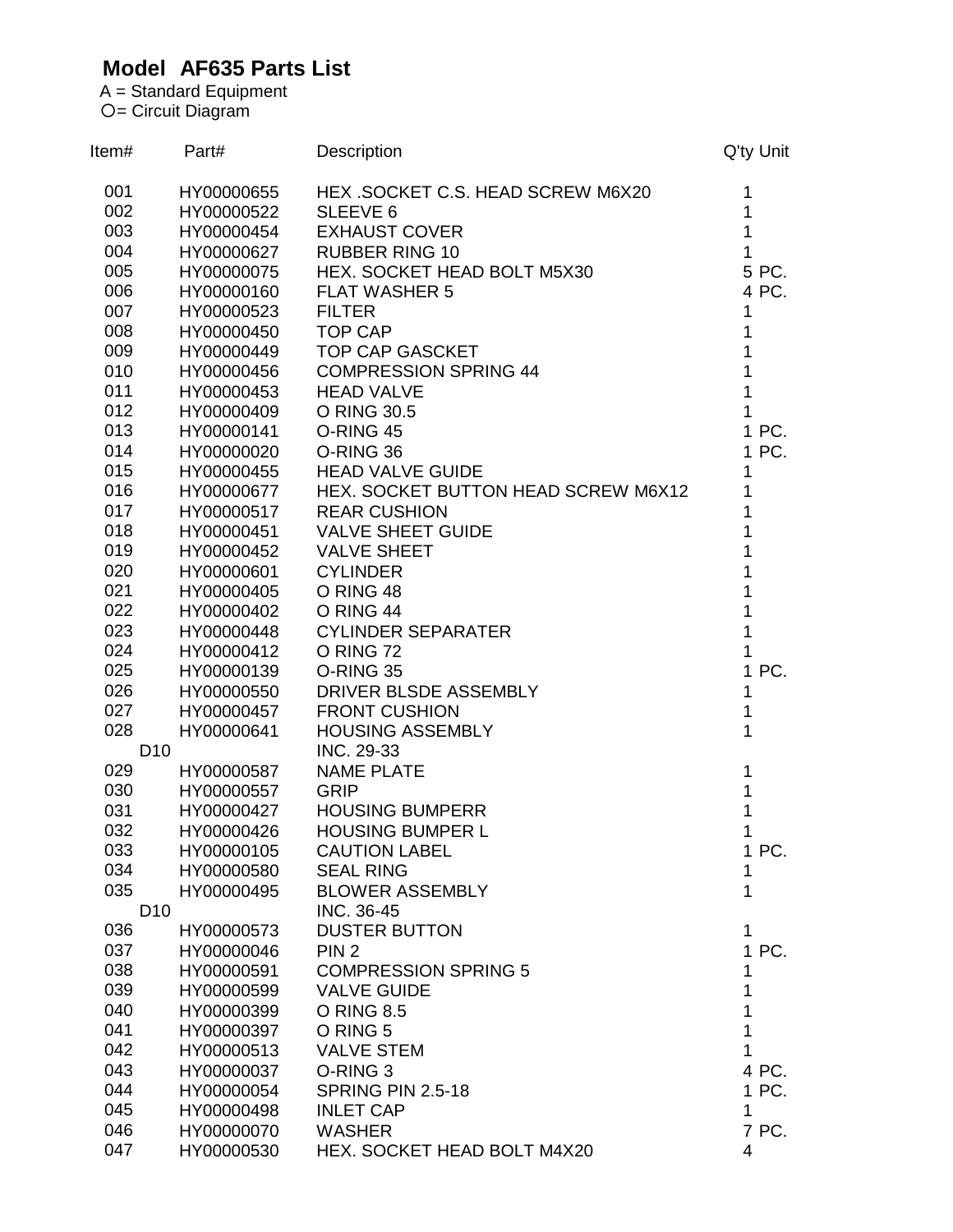| 048             | HY00000079 | ONE TOUCH JOINT              | 1 PC.          |
|-----------------|------------|------------------------------|----------------|
| 049             | HY00000569 | <b>HOOK</b>                  | 1              |
| 050             | HY00000528 | <b>HEX .LOCK NUT M5</b>      | 1              |
| 051             | HY00000659 | STOP RING E-3                | $\overline{2}$ |
| 052             | HY00000520 | <b>SLEEVE 4</b>              | 1              |
| 053             | HY00000165 | SPRING PIN 3-28              | 4 PC.          |
| 054             | HY00000518 | LEVER 4                      | 1              |
| 055             | HY00000526 | <b>STEEL BALL 3</b>          | $\overline{2}$ |
| 056             | HY00000590 | <b>COMPRESSION SPRING 2</b>  | $\mathbf{1}$   |
| 057             | HY00000023 | <b>FRONT SEAL</b>            | 1 PC.          |
| 058             | HY00000652 | HEX. SOCKET HEAD BOLT M6X30  | $\overline{2}$ |
| 059             | HY00000163 | <b>SPRING WASHER 6</b>       | 2 PC.          |
| 060             | HY00000464 | <b>PLATE</b>                 | 1              |
| 061             | HY00000605 | <b>DRIVER GUIDE</b>          | 1              |
| 062             | HY00000043 | <b>RUBBER RING 2</b>         | 1 PC.          |
| 063             | HY00000461 | PIN <sub>3</sub>             |                |
| 064             |            | <b>CAP</b>                   | 1              |
| 065             | HY00000051 |                              | 1 PC.          |
|                 | HY00000462 | <b>LATCH</b>                 | 1              |
| 066             | HY00000678 | ROLL PIN 3-20                | 1              |
| 067             | HY00000463 | <b>DOOR</b>                  | 1              |
| 068             | HY00000469 | <b>COMPRESSION SPRING 3</b>  | 1              |
| 069             | HY00000658 | SPRING PIN 2.5-12            | 1              |
| 070             | HY00000649 | HEX. SOCKET HEAD BOLT M4X4   | 1              |
| 071             | HY00000467 | <b>STOPPER</b>               | 1              |
| 072             | HY00000505 | <b>HOLDER</b>                | 1              |
| 073             | HY00000607 | <b>COMPRESSION SPRING 8</b>  | 1              |
| 074             | HY00000440 | <b>UPPER YOKE ASSEMBLY</b>   | 1              |
| D <sub>10</sub> |            | <b>INC. 75-80</b>            |                |
| 075             | HY00000443 | <b>UPPER YOKE</b>            | 1              |
| 076             | HY00000526 | <b>STEEL BALL 3</b>          | $\overline{2}$ |
| 077             | HY00000470 | <b>COMPRESSION SPRING 2</b>  | 1              |
| 078             | HY00000608 | <b>ADJUSTER DIAL</b>         | 1              |
| 079             | HY00000659 | STOP RING E-3                | $\overline{2}$ |
| 080             | HY00000609 | <b>ADJUSTER SHAFT</b>        | 1              |
| 081             | HY00000159 | <b>HEX. LOCK NUT M4</b>      | 4 PC.          |
| 082             | HY00000442 | <b>CONTACT ARM</b>           | 1              |
| 083             | HY00000422 | <b>NOSE NO MAR TIP</b>       | $\overline{2}$ |
| 084             | HY00000135 | O-RING 15                    | 1 PC.          |
| 085             | HY00000137 | O-RING 17                    | 1 PC.          |
| 086             | HY00000446 | <b>TRIGGER VALVE GUIDE</b>   | 1              |
| 087             | HY00000131 | O-RING 6                     | 1 PC.          |
| 088             | HY00000132 | O-RING 7                     | 1 PC.          |
| 089             | HY00000134 | O-RING 9                     | 1 PC.          |
| 090             | HY00000182 | PILOT VALVE                  | 1 PC.          |
| 091             | HY00000146 | <b>COMPRESSION SPRING 4</b>  | 1 PC.          |
| 092             | HY00000037 | O-RING <sub>3</sub>          | 4 PC.          |
| 093             | HY00000514 | TRIGGER VALVE STEM           | 1              |
| 094             | HY00000447 | <b>TRIGGER VALVE CASE</b>    | 1              |
| 095             | HY00000040 | <b>COMPRESSION SPRING 10</b> | 1 PC.          |
| 096             | HY00000433 | <b>TRIGGER ASSEMBLY</b>      | 1              |
| D <sub>10</sub> |            | INC. 97-99                   |                |
| 097             | HY00000437 | <b>IDLER</b>                 | 1              |
| 098             | HY00000436 | <b>TRIGGER</b>               | 1              |
| 099             | HY00000042 | SPRING PIN 2.5-17            | 1 PC.          |
| 100             | HY00000471 | <b>MAGAZINE ASSEMBLY</b>     | 1              |
| D <sub>10</sub> |            | INC. 101-106,108-119         |                |
|                 |            |                              |                |